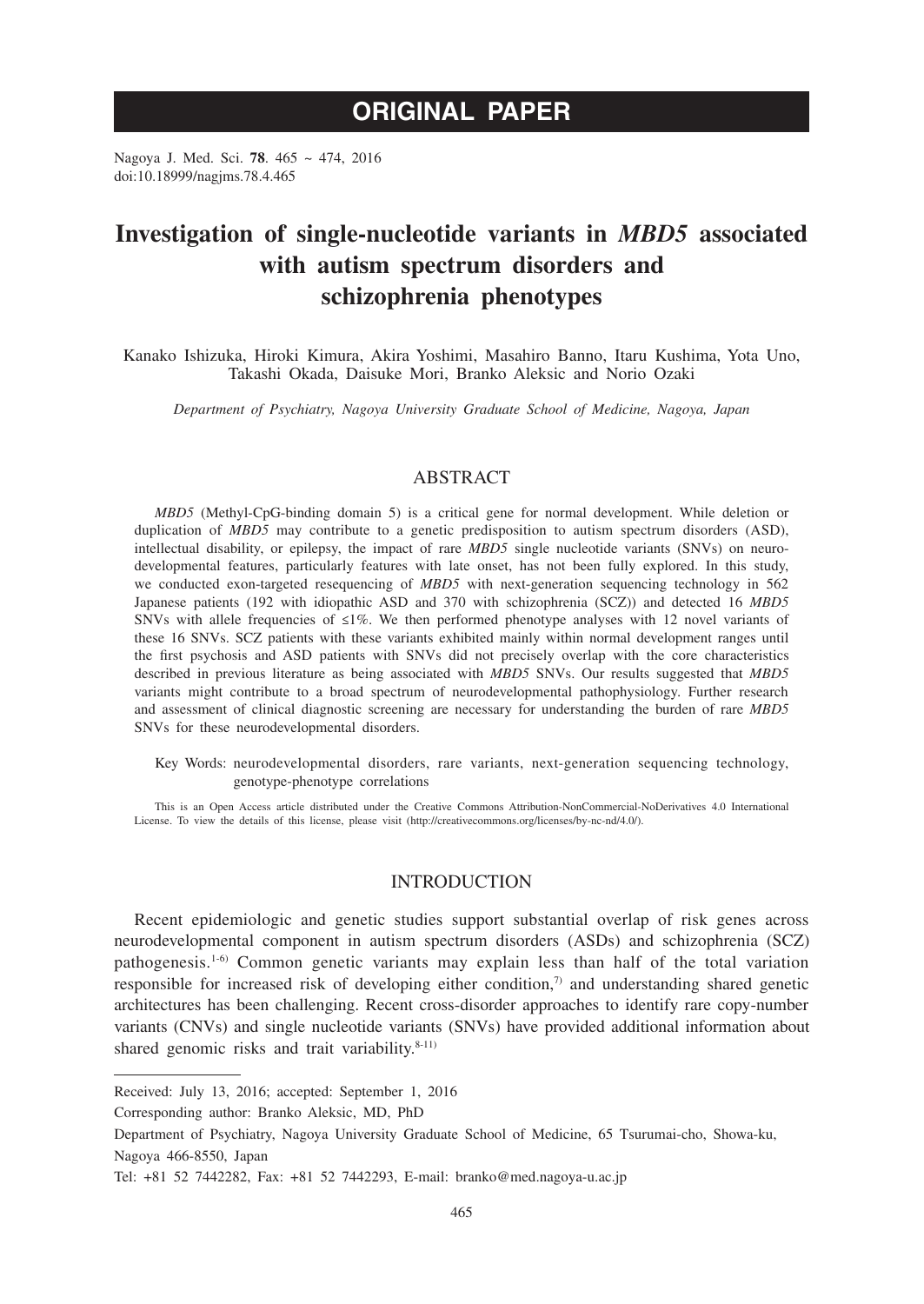#### Kanako Ishizuka *et al.*

In this study, we focused on *MBD5* (methyl-CpG-binding domain 5). *MBD5* encodes a member of the MBD family, which plays critical roles in transcriptional regulation and development. *MBD5* contains two mRNA isoforms; the longer one (isoform 1) is highly expressed in brain; the shorter one (isoform 2) is highly expressed in oocytes. Both isoforms might have a role in cerebral functions and in epigenetic reprogramming after fertilization.<sup>12)</sup> Gene expression changes suggest that *MBD5* is a dosage-sensitive gene critical for normal development.13) Recently, *MBD5* is regarded as the causal gene in the pathogenesis of  $2q23.1$  microdeletion and duplication syndrome (OMIM 156200), which is a neurodevelopmental disorder characterized by ASD, intellectual disability, severe speech impairment, seizures, behavioral problems, microcephaly, hypotonia, and short stature.14-16) To date, significant excess of rare SNVs in *MBD5* coding exon have been also detected in ASD patients.<sup>14, 17)</sup> The core features observed in *MBD5* SNVs are similar with the 2q23.1 microdeletion and duplication syndrome having a milder phenotype.<sup>14)</sup> Therefore, deep sequencing of *MBD5* in one cohort of patients with either ASD or SCZ might be a good way for elucidating the common pathogenesis of these disorders.<sup>18)</sup>

To understand the impact of rare *MBD5* SNVs on neurodevelopmental etiologies, we conducted exon-targeted resequencing of *MBD5* in a cohort of Japanese patients with ASD or SCZ followed by phenotyping and mRNA expression analysis for the *MBD5* SNVs. Our results suggested that *MBD5* variants contributed to broad phenotypes involving neurodevelopmental features.

## MATERIALS AND METHODS

#### *Study samples*

The targeted-resequencing discovery cohort comprised 192 individuals with ASD (mean age  $\pm$ SD =  $16.3 \pm 8.4$  years; 77.6% male) and 370 with SCZ (mean age  $\pm$  SD, 49.7  $\pm$  14.8 years; 53.0% male). For expression analysis, 30 control subjects (mean age  $\pm$  SD, 42.9  $\pm$  10.8 years; 50.0% male) were added. All subjects were unrelated, living on the mainland of Japan, and self-identified as Japanese. All patients fulfilled the criteria listed in *Diagnostic and Statistical Manual of Mental Disorders*, Fifth Edition (DSM-5) for ASD or SCZ. Healthy control subjects were selected from the general population and had no history of mental disorders based on questionnaire responses from the subjects themselves during the sample inclusion step. The study was explained to each participant and/or the parents both verbally and in writing. Written informed consent was obtained from the participants and from the parents for patients under 20 years old. All procedures performed in this study involving human participants were approved by the Ethics Committee of the Nagoya University Graduate School of Medicine and were conducted in accordance with the Helsinki Declaration of 1975 and its later amendments or comparable ethical standards.

## *Sample preparation, Target resequencing and Data analysis*

Sample preparation, library preparation, resequencing, data processing, variant calling, and variant annotation performed were previously described in detail.<sup>19)</sup>

Candidate variants were defined as exonic nonsynonymous or splice-site variants with allele frequencies of ≤1% in our cohort and the following three public exome databases: dbSNP Build 144 (http://www.ncbi.nlm.nih.gov/projects/SNP/), the 1000 Genomes Project (http://www.1000genomes. org) and the Exome Aggregation Consortium (http://exac.broadinstitute.org). We then examined two databases as a reference of Japanese controls: the Tohoku Medical Megabank Organization of Tohoku University (ToMMo) (https://ijgvd.megabank.tohoku.ac.jp)<sup>20)</sup> and the Human Genetic Variation Database (HGVD) (http://www.genome.med.kyoto-u.ac.jp/SnpDB/). When available,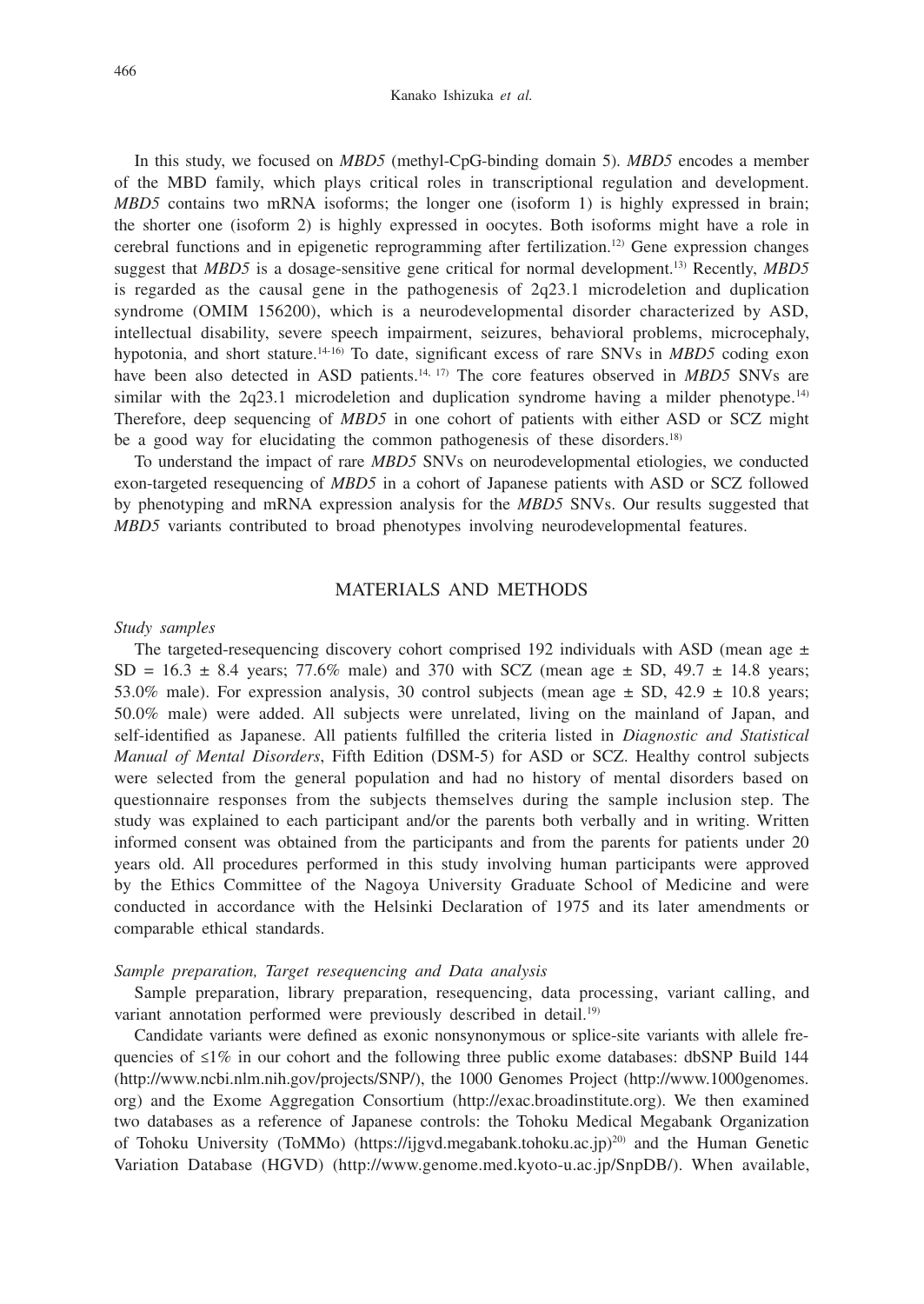parents were sequenced to determine inheritance patterns. For variants within coding regions, prediction of significance was performed with PolyPhen-2 (http://genetics.bwh.harvard.edu/pph $2/2^{11}$ ) and MutationTaster (http://www.mutationtaster.org).22) Additional clinical variant annotations were obtained from NCBI ClinVar (last accessed March 2016; http://www.ncbi.nlm.nih.gov/clinvar/).23) The MBD5 amino-acid sequence (Q9P267) was retrieved from UniProt database (http://www. uniprot.org/uniprot/). All candidate variants were confirmed by Sanger sequencing with the ABI 3130xl Genetic Analyzer (Life Technologies, Carlsbad, CA, USA).

#### *Phenotypic analysis*

The clinical features of patients with rare *MBD5* variants were examined retrospectively from medical records. Each case with phenotypic information was assessed for overlap with and divergence from the core characteristics associated with *MBD5* SNVs previously reported.<sup>13, 24)</sup> All comorbidities were diagnosed by experienced psychiatrists according to DSM-5 criteria.

## *Gene expression analysis*

Lymphoblastoid cell lines (LCLs, human lymphocytes transformed with Epstein-Barr virus) from each subject with an *MBD5* SNV detected in this study, 30 SCZ patients without an *MBD5* variant (overlapping the targeted-resequencing discovery cohort, mean age  $\pm$  SD, 43.6  $\pm$  11.2 years; 50.0% male) and each control subject were prepared and cultured according to standard methods. Total RNA was extracted from LCLs using RNAqueous Kit (Ambion, Austin, Texas) and treated with DNase to remove contaminate genomic DNA using TURBO DNA-free Kit (Ambion, Austin, Texas); RNA was then reverse transcribed to cDNA with High capacity RNA-to-cDNA Kit (Applied Biosystems, Foster City, California).  $\beta$ -2-microglobulin (B2M) and glucuronidase- $\beta$  (GUSB), two house keeping genes, were selected as internal control genes for normalization of the polymerase chain reaction (PCR). Quantitative real-time PCR (qPCR) was performed on an ABI prism 7900HT Real-Time PCR System (Applied Biosystems, Foster City, California) using predesigned TaqMan Gene Expression Assay probes (Hs00289233\_m1 for MBD5, Hs99999907\_m1 for B2M and Hs99999908\_ml for GUSB; Applied Biosystems). Measurement of the cycle threshold was performed in duplicate. The data, including amplifying efficiency and relative expression on quantification, were analyzed using the comparative cycle threshold (Ct) method. Expression levels in subjects with SNVs were compared with those in the SCZ group without SNVs or the control group using the two-tailed z test. A  *value of*  $\lt$ 0.05 was considered statistically significant.

#### RESULTS

#### *Variation screening of all MBD5 exons*

We sequenced *MBD5* exons and exon-intron boundaries in genomic DNA isolated from Japanese patient sample ( $n = 562$ ). Nucleotide sequence data reported here have been deposited in the DNA Data Bank of Japan (DDBJ) databases (http://www.ddbj.nig.ac.jp) under the accession number DRA004490. Overall, 3.4% (19/562) of cases harbor 16 *MBD5* SNVs. There was neither statistically significant difference ( $p = 0.16$ , P values were calculated by one-tailed Fisher's exact test) in the frequency of rare SNVs in the cohort of ASD  $(2.1\%, 4/192)$  and SCZ  $(4.1\%,$ 15/370) individuals as carriers. A total of 16 heterozygous SNVs, three in the 5'-UTR and 13 in coding exons, were detected. Each of 13 SNVs in a coding exon was a missense variant. No splice-site, nonsense, or frameshift variants were found. No variants were located in conserved motifs such as the MBD or PWWP (pro-trp-trp-pro) domains (Fig. 1). We were able to determine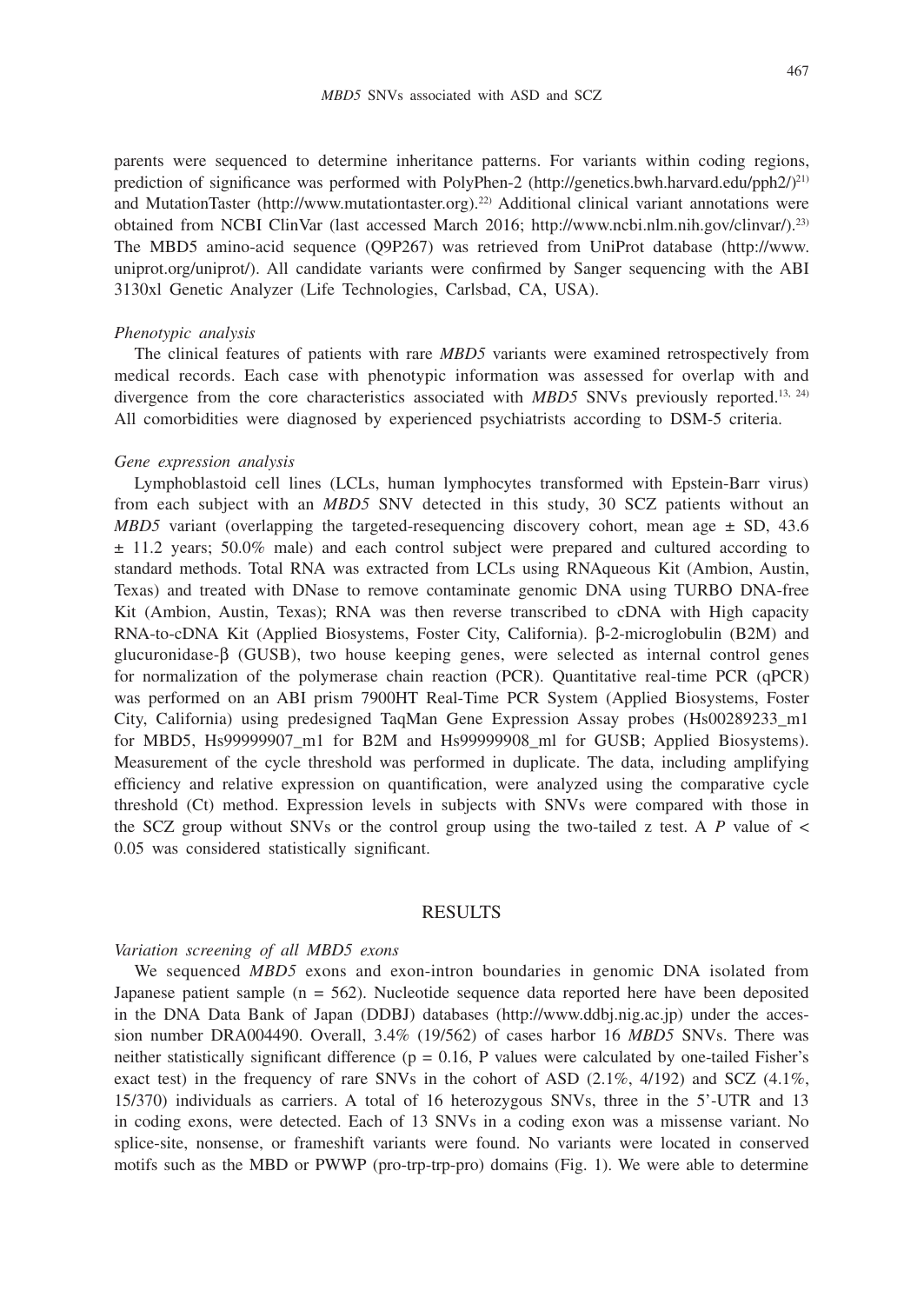

**Fig. 1** Location for each variant of interest

 The *MBD5* protein structure depicted here is based on the NCBI reference sequence NP\_018328 and UniProt KB Q9P267 (http://www.uniprot.org/uniprot/). Variants at the upper side are identified in cases; those at the lower side, controls.

MBD: methyl-CpG-binding domain, PWWP: PWWP domain

inheritance status for three ASD cases. We did not identify any *de novo* variants. Among these three cases, two involved transmission from a depressed mother to her son, and one involved transmission from a healthy father to his daughter. The frequencies of four missense variants (p.I237V, p.G282D, p.A725S, and p.N1148D) did not differ statistically from their frequencies in both ToMMo and HGVD. Therefore, we regarded three SNVs in the 5'-UTR and nine of 13 missense variants as novel ones (Table 1).

## *Clinical features in patients with MBD5 SNVs*

Comparison of the clinical characteristics of the novel 12 *MBD5* SNV cases in previously reported<sup>13, 24)</sup> to our cohort, and a summary of SNV-negative cases in this study are presented in Table 2.

### *Gene dosage of MBD5*

We could assess the level of *MBD5* expression in cells from two patients with *MBD5* SNVs (p.I850M and p.H909Y). The data showed that *MBD5* mRNA expression level for these variants was neither decreased nor increased relative to normal controls or to SCZ patients without *MBD5* SNVs (Fig. 2).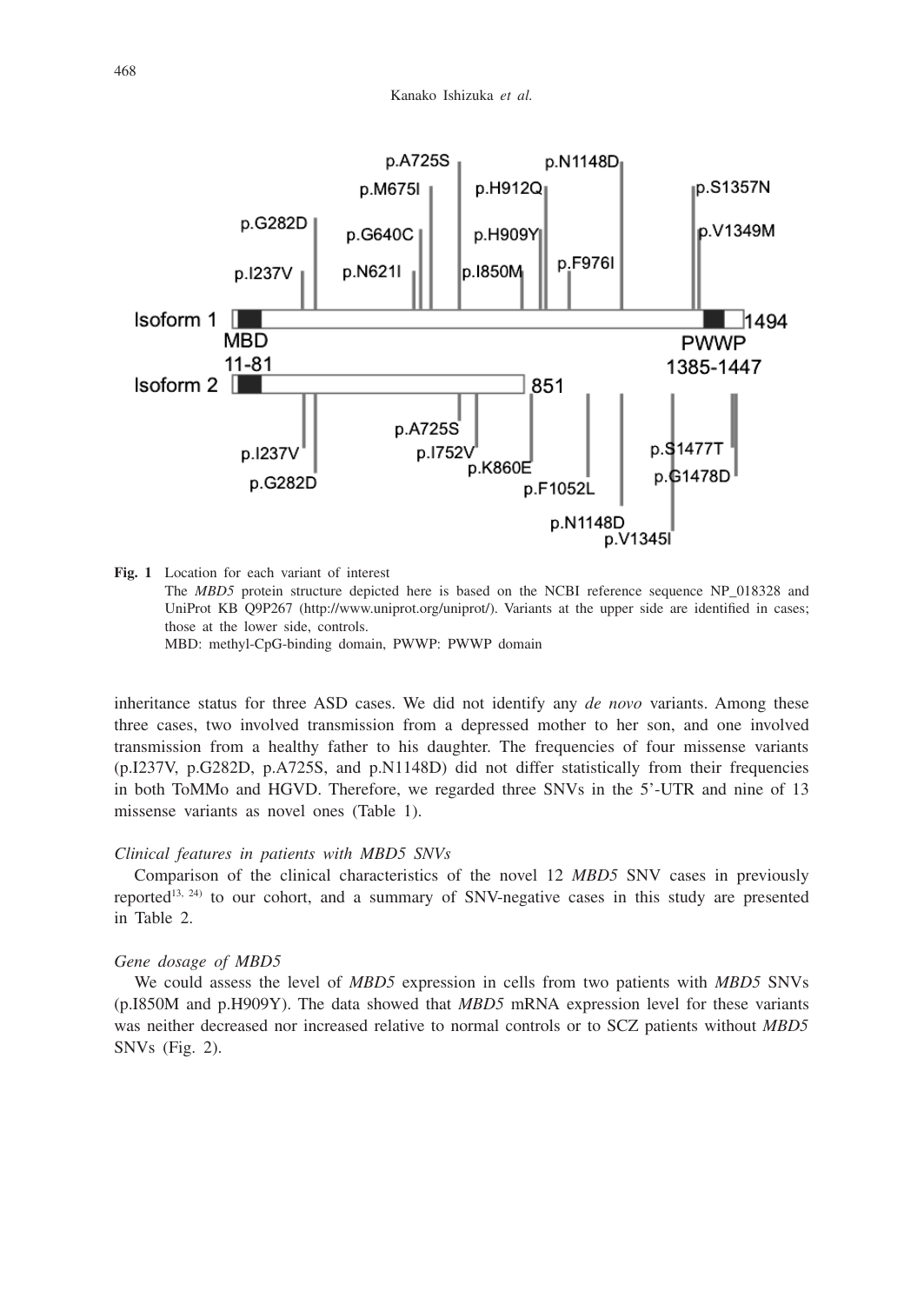|                                                       | ClinVar                                  |                                          |                           |                               |                     |                   |                              |                               |                                                  | Uncertain significance |                                |                      |                      |                                            |                                                                                                                                                                                     |                                                                    |                                                |                                                    |
|-------------------------------------------------------|------------------------------------------|------------------------------------------|---------------------------|-------------------------------|---------------------|-------------------|------------------------------|-------------------------------|--------------------------------------------------|------------------------|--------------------------------|----------------------|----------------------|--------------------------------------------|-------------------------------------------------------------------------------------------------------------------------------------------------------------------------------------|--------------------------------------------------------------------|------------------------------------------------|----------------------------------------------------|
|                                                       |                                          |                                          |                           |                               |                     |                   |                              |                               |                                                  |                        |                                |                      |                      |                                            |                                                                                                                                                                                     |                                                                    |                                                |                                                    |
|                                                       | Mutation<br>Taster                       |                                          |                           |                               | Disease causing     | Disease causing   | Disease causing              | Disease causing               | Disease causing                                  | Polymorphism           | Disease causing                | Disease causing      | Disease causing      | Disease causing                            | Disease causing                                                                                                                                                                     | Disease causing                                                    | Disease causing                                |                                                    |
|                                                       | PolyPhen-2                               |                                          |                           |                               | Benign              | Probably damaging | Possibly Damaging            | Probably Damaging             | Benign                                           | Benign                 | Possibly Damaging              | Benign               | Benign               | Probably damaging                          | Benign                                                                                                                                                                              | Probably damaging                                                  | Probably Damaging                              |                                                    |
|                                                       | valueb                                   |                                          |                           |                               | 0.68                | 0.64              |                              |                               |                                                  | 0.053                  |                                | 0.40                 |                      |                                            | 0.68                                                                                                                                                                                |                                                                    |                                                |                                                    |
|                                                       | MAF                                      |                                          |                           |                               | 0.0012              | 0.0013            |                              |                               |                                                  | 0.0067                 |                                | 0.0023               |                      |                                            | 0.0012                                                                                                                                                                              |                                                                    |                                                |                                                    |
|                                                       | HGVD <sup>a</sup><br>$\widetilde{H}$     |                                          |                           |                               | 1/858               | 1/746             |                              |                               |                                                  | 4/600                  |                                | 2/858                |                      |                                            | 1/858                                                                                                                                                                               |                                                                    |                                                |                                                    |
|                                                       | value <sup>2</sup>                       |                                          |                           |                               | 0.57                | 0.57              |                              |                               |                                                  | 0.57                   |                                |                      |                      |                                            | 0.44                                                                                                                                                                                | 0.12                                                               |                                                |                                                    |
|                                                       | MAF                                      |                                          |                           |                               | 0.00047             | 0.0014            |                              |                               |                                                  | 0.00047                |                                |                      |                      |                                            | 0.0019                                                                                                                                                                              | 0.00047                                                            |                                                |                                                    |
|                                                       | ToMMo <sup>a)</sup><br>$\overline{H}$ C) |                                          |                           |                               | 1/2140              | 3/2140            |                              |                               |                                                  | 1/2136                 |                                |                      |                      |                                            | 4/2140                                                                                                                                                                              | 1/2138                                                             |                                                |                                                    |
|                                                       |                                          |                                          |                           |                               |                     |                   |                              |                               |                                                  |                        |                                |                      |                      |                                            |                                                                                                                                                                                     |                                                                    |                                                |                                                    |
|                                                       | MAF                                      | 0.00089                                  | 0.00089                   | 0.0018                        | 0.00089             | 0.00089           | 0.00089                      | 0.00089                       | 0.00089                                          | 0.00089                | 0.00089                        | 0.00089              | 0.00089              | 0.00089                                    | 0.00089                                                                                                                                                                             | 0.0027                                                             | 0.00089                                        |                                                    |
|                                                       | Our cohort <sup>a)</sup><br>$(ASD+SCZ)$  | 1/1124                                   | 1/1124                    | 2/1124                        | 1/1124              | 1/1124            | 1/1124                       | 1/1124                        | 1/1124                                           | 1/1124                 | 1/1124                         | 1/1124               | 1/1124               | 1/1124                                     | 1/1124                                                                                                                                                                              | 3/1124                                                             | 1/1124                                         |                                                    |
| Rare exonic variants in MBD5 identified in this study | Inheritance<br>Status                    | $\Xi$                                    | Maternal                  | $\widehat{\Xi}$               | $\Xi$               | Maternal          | Paternal                     |                               | g                                                | g                      | g                              | ę                    | ę                    | g                                          | g                                                                                                                                                                                   | g                                                                  | ę                                              |                                                    |
|                                                       | Gender                                   | Σ                                        | Σ                         | IF IM                         | Σ                   | Σ                 | Ĺ.                           | Not Paternal<br>Щ             | Ĺ.                                               | Σ                      | Σ                              | Σ                    | Σ                    | Σ                                          | Σ                                                                                                                                                                                   | 2F 1M                                                              | Σ                                              |                                                    |
| Table:                                                | Case                                     | SCZ                                      | 1 ASD                     | $2$ SCZ                       | 1 ASD               | 1 ASD             | 1 ASD                        | SCZ                           | $1$ SCZ                                          | 1 SCZ                  | $1$ SCZ                        | $1$ SCZ              | SCZ                  | SCZ                                        | $1$ SCZ                                                                                                                                                                             | 3SCZ                                                               | $1$ SCZ                                        |                                                    |
|                                                       | (release 144)<br>dbSNP                   |                                          |                           | rs574249341                   | rs751251720         | rs759201974       | rs755768566                  |                               | rs758838720                                      | rs747127657            | rs756787235                    | rs747447962          | rs756653034          |                                            | rs764746304                                                                                                                                                                         |                                                                    |                                                | ned based on the NCBI reference sequence NP 018328 |
|                                                       | Variant                                  | 5'-UTR                                   | 5'-UTR                    | 5'-UTR                        | p.1237V             | p.G282D           | p.N621I                      | p.G640C                       |                                                  | p.A725S                | p.I850M                        | Y606H'd              | p.H912Q              | p.F976I                                    |                                                                                                                                                                                     |                                                                    |                                                |                                                    |
|                                                       | Transcript Amino Acid<br>Variant         |                                          |                           |                               | c.709A>G            | c.845G>A          | c.1862A > T                  |                               |                                                  |                        |                                | c.2725C > T          |                      |                                            |                                                                                                                                                                                     |                                                                    | p.S1357N                                       |                                                    |
|                                                       | GRCh37)                                  |                                          |                           |                               |                     | 149226357         |                              |                               |                                                  | c.2173G>T              |                                |                      | $c.2736C$ A          |                                            |                                                                                                                                                                                     |                                                                    |                                                |                                                    |
|                                                       | Position Location                        | 148990819 c.-825A>G<br>exon <sub>4</sub> | exon 6 149215885 c.443G>A | 149216042 c.-286G>A<br>exon 6 | 149226221<br>exon 9 | $\circ$<br>exon   | 149227374<br>$\circ$<br>exon | 149227430 c.1918G>T<br>exon 9 | 149227537 c.2025G>C p.M675I<br>exon <sub>9</sub> | 149227685<br>exon 9    | 149240710 c.2550A>G<br>exon 10 | 149240885<br>exon 10 | 149240896<br>exon 10 | A <t0202, 108642041<br="">exon 11</t0202,> | USFILN'd D <v<br></v<br> 2HC<br>2HC<br>2HC<br>2HC<br>2HC<br>2HC<br>2HC<br>2HC<br>2HC<br>2HC<br>2HC<br>2HC<br>2HC<br>2HC<br>2HC<br>2HC<br>2HC<br>2HC<br>2HC<br>2HC<br>2HC<br>exon 12 | N6+ELA'd V <dsp0+'0 st6l+z6+1<br=""><math>exon</math> 12</dsp0+'0> | A <d0700-0.4070g>A<br/>exon 12</d0700-0.4070g> | Amino acid position was determined                 |

Chr, chromosome; SCZ, schizophrenia; ASD, autism spectrum disorders; M, male; F, female; MAF, mainor allele frequency; ToMMo, the Tohoku Medical Megabank Organization of Tohoku University; HC, healthy controls; HGVD, the Human Genetic Variation Database; PolyPhen-2, Polymorphism Chr, chromosome; SCZ, schizophrenia; ASD, autism spectrum disorders; M, male; F, female; MAF, mainor allele frequency; ToMMo, the Tohoku Medical Megabank Organization of Tohoku University; HC, healthy controls; HGVD, the Human Genetic Variation Database; PolyPhen-2, Polymorphism Phenotyping v2; ClinVar, NCBI ClinVar (last accessed April 2016); ND, not determined. Phenotyping v2; ClinVar, NCBI ClinVar (last accessed April 2016); ND, not determined.

a) minor allele count / total allele count a) minor allele count / total allele count b) P values were calculated by one-tailed Fisher's exact test b) *P* values were calculated by one-tailed Fisher's exact test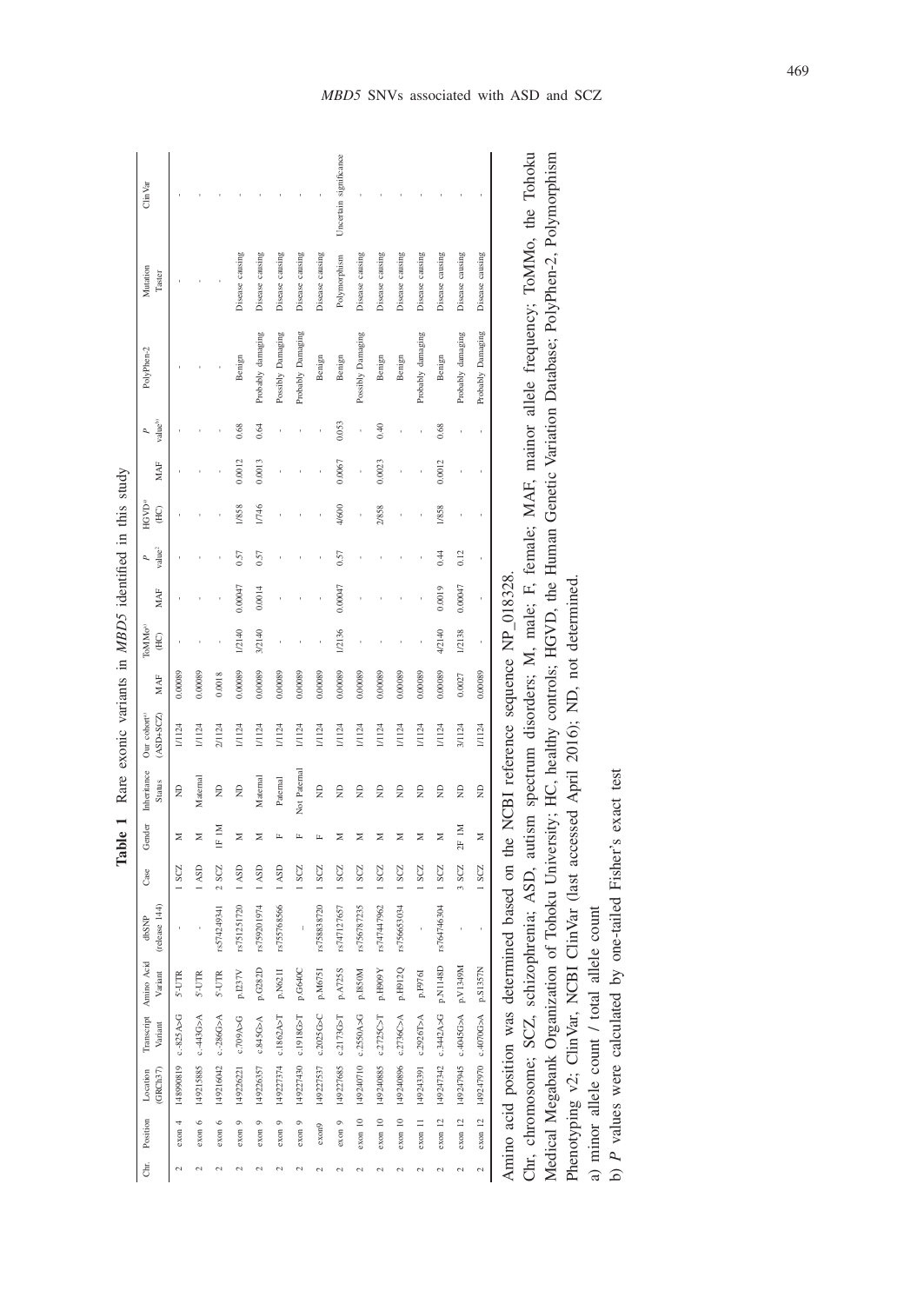|                                   |         |                           |                    | manus #        |         |         | control community in the control control control control in the control of the control of the control of the control of the control of the control of the control of the control of the control of the control of the control |               |                    |                 |         |           |               |                            |                 |                                                                                                                     |                  |
|-----------------------------------|---------|---------------------------|--------------------|----------------|---------|---------|-------------------------------------------------------------------------------------------------------------------------------------------------------------------------------------------------------------------------------|---------------|--------------------|-----------------|---------|-----------|---------------|----------------------------|-----------------|---------------------------------------------------------------------------------------------------------------------|------------------|
|                                   |         | Variant c-825A>G c-443G>A | c-286A>G c.-286A>G |                | p.N621I | p.G640C | p.M675I                                                                                                                                                                                                                       | p.I850M       | Y606H <sup>d</sup> | p.H912Q         | p.F976I |           |               | N6FELN'd N6FELN'd N6FELN'd | p.S1357N        | without SNV                                                                                                         | without SNV      |
| Patient                           | SCZ     | ASD                       | SCZ                | SCZ            | ASD     | SCZ     | SCZ                                                                                                                                                                                                                           | SCZ           | SCZ                | SCZ             | SCZ     | SCZ       | SCZ           | SCZ                        | SCZ             | $SCZ$ (n = 357)                                                                                                     | $ASD (n = 190)$  |
| Gender                            | Σ       | Σ                         | $\mathbf{r}$       | Σ              | Ľ,      | Ľ,      | Ľ,                                                                                                                                                                                                                            | Σ             | Σ                  | Σ               | Σ       | Ľ,        | Ľ,            | Σ                          | Σ               | 53% male                                                                                                            | 77% male         |
| Age of evaluation (years)         | 53      | 23                        | $\approx$          | 47             | $\circ$ | 57      | 8                                                                                                                                                                                                                             | 47            | $\approx$          | $\overline{50}$ | 57      | X         | 46            | 38                         | 36              | $50.0 (14.7)^{a}$                                                                                                   | $16.4 (8.3)^{a}$ |
| Developmental delay               | Z       |                           |                    |                |         |         |                                                                                                                                                                                                                               |               |                    |                 |         | Z         |               | $^{+}$                     |                 | 5%                                                                                                                  | 27%              |
| Moter delay                       | z       |                           |                    |                |         |         |                                                                                                                                                                                                                               |               |                    |                 |         | z         |               |                            |                 |                                                                                                                     |                  |
| Language impairment               | z       |                           |                    |                |         |         |                                                                                                                                                                                                                               |               |                    |                 |         |           |               |                            |                 |                                                                                                                     |                  |
| Behavioral problems               | z       |                           |                    |                |         |         |                                                                                                                                                                                                                               |               |                    |                 |         |           |               |                            |                 |                                                                                                                     |                  |
| Autistic-like symptoms            |         |                           |                    |                |         |         |                                                                                                                                                                                                                               |               |                    |                 |         |           |               |                            |                 |                                                                                                                     |                  |
| Withdrawal behaviors              |         |                           |                    |                |         |         |                                                                                                                                                                                                                               |               |                    |                 |         |           |               |                            |                 |                                                                                                                     |                  |
| Repetitive behaviors              |         |                           |                    |                |         |         |                                                                                                                                                                                                                               |               |                    |                 |         |           |               |                            |                 |                                                                                                                     |                  |
| Seizures                          |         |                           |                    |                |         |         |                                                                                                                                                                                                                               |               |                    |                 |         |           |               |                            |                 |                                                                                                                     |                  |
| Educational years                 | $\circ$ | $\overline{16}$           | $\approx$          | $\overline{2}$ | Z       | $\geq$  | 12                                                                                                                                                                                                                            | $\frac{3}{2}$ | $\circ$            | $\approx$       | Z       | $\approx$ | $\frac{8}{2}$ | Z                          | $\overline{14}$ | $12.3 (2.8)^{a}$                                                                                                    | Z                |
| Age of psychosis onset (years)    | 34      | Z                         | 15                 | 20             | Z       | 28      | 42                                                                                                                                                                                                                            | $\frac{8}{2}$ | $\overline{11}$    | $\geq$          | 28      | Z         | 37            | 27                         | 25              | $25.0(8.8)^{a}$                                                                                                     | Z                |
| Other neurodevelopmental features |         |                           |                    |                |         |         |                                                                                                                                                                                                                               |               |                    |                 |         |           |               |                            |                 |                                                                                                                     | 13%b)            |
| Other physiological features      |         |                           |                    |                |         |         |                                                                                                                                                                                                                               |               |                    |                 |         |           |               |                            |                 | 34%                                                                                                                 | 6%               |
| Psychiatiric family history       |         |                           | n                  |                |         |         |                                                                                                                                                                                                                               |               |                    |                 |         |           | $\circ$       |                            |                 |                                                                                                                     |                  |
| SCZ, schizophrenia; ASD, autism   |         |                           |                    |                |         |         |                                                                                                                                                                                                                               |               |                    |                 |         |           |               |                            |                 | spectrum disorders; M, male; F, female; +, feature present; -, feature absent; N, not reported or patient too young |                  |
| to determine                      |         |                           |                    |                |         |         |                                                                                                                                                                                                                               |               |                    |                 |         |           |               |                            |                 |                                                                                                                     |                  |

Table 2 Clinical characteristics in individuals with MBD5 SNVs **Table 2** Clinical characteristics in individuals with *MBD5* SNVs

1, Attention deficit hyperactivity disorder; 2, Dystonia; 3, Hyperthyroidism; 4, Water intoxication; 5, Intellectual disability: Maternal sister; 6, SCZ: Mother a) Mean (SD); <sup>b)</sup> mainly ADHD and seizures; <sup>c)</sup> mainly diab 1, Attention deficit hyperactivity disorder; 2, Dystonia; 3, Hyperthyroidism; 4, Water intoxication; 5, Intellectual disability: Maternal sister; 6, SCZ: Mother

a) Mean (SD); b) mainly ADHD and seizures; c) mainly diabetes and hypertension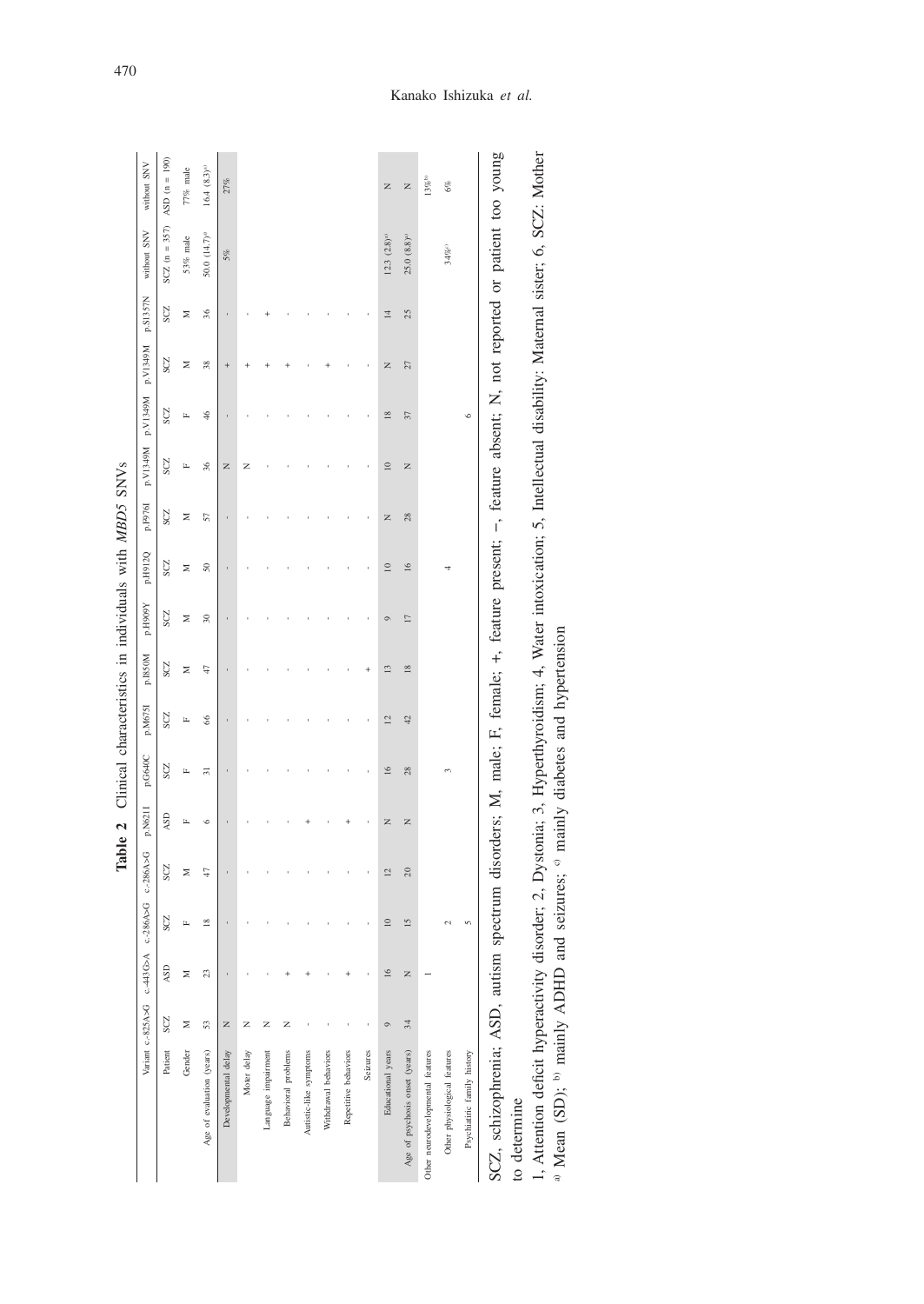

**Fig. 2** *MBD5* mRNA expression Each dot represents the relative expression value of each sample as calculated via the 2−ΔΔCT method. Square: SCZ, Triangle: controls, SCZ: schizophrenia, SNV: single nucleotide variant

## **DISCUSSION**

Previous studies on *MBD5* variants have focused on neurodevelopmental disorders with earlyonset phenotypes. Our study is the first to illustrate possible relationships between *MBD5* and neurodevelopmental features with both early- and late-onset. We analyzed the sequence of *MBD5* in a cohort comprising 192 individuals with ASD and 370 with SCZ. Overall, 3.4% of these individuals harbored rare *MBD5* SNVs. No statistically significant difference in SNV frequency between ASD and SCZ was observed. Each candidate variant was inherited. Phenotypic analysis with 12 novel variants of these 16 SNVs show that almost all SCZ cases with SNVs exhibited normal development at least up to the age of 15 years old; onset occurred at age of 42 years in one case. Additionally, each of the two individuals with ASD was within normal intelligence and lacked each of the core phenotypes associated with ASD reported previously including intellectual disability, seizures, and behavioral problems. Comorbid attention deficit hyperactivity disorder (ADHD), which is also regarded as a neurodevelopmental disorder, is observed in one out of two ASD cases. Expression analysis revealed that these SNVs did not change mRNA expression levels.

*MBD5* play critical roles in transcriptional regulation and development.15) *MBD5* contains a PWWP domain; this domain is thought to be important in cell division, growth, and differentiation.<sup>25)</sup> *MBD5* is expressed not just in early developmental periods, but also in the adult periods;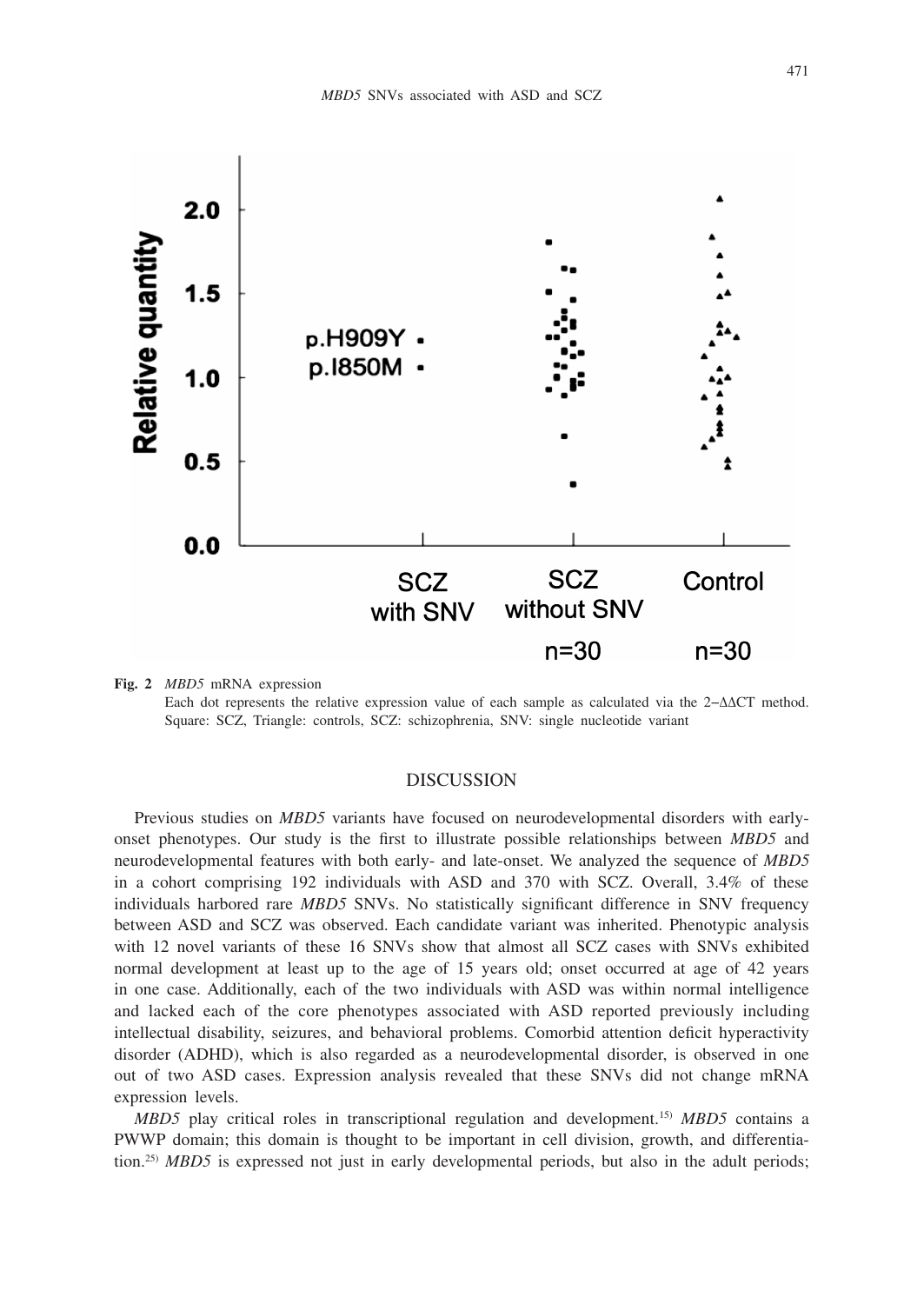this finding confirmed the notion that *MBD5* may have certain roles in adult neuropsychiatry.<sup>26, 27)</sup> While *MBD5* is suggested to be a dosage-sensitive gene,<sup>13)</sup> normal mRNA expression levels are also observed in patients carrying an inherited intronic deletion in the 5'-UTR of *MBD5* and exhibiting phenotypes typical of the  $2q23.1$  deletion syndrome.<sup>28)</sup> To minimize possible bias due to population-specific rare variant patterns,  $29, 30$  it may be a good way to examine the public data of more than 1000 Japanese healthy controls as a reference. Based on the Residual Variation Intolerance Score, which is based upon allele frequency data as represented in whole exome sequence,  $MBD5$  is among the top  $2\%$  of the most intolerant genes.<sup>31)</sup> Taken together, the SNVs in our case cohort, particularly patient-specific ones, could indicate broad contributions of these *MBD5* variants to neurodevelopmental features. Especially, the SNVs located *MBD5* isoform 1, which is highly expressed in the brain, might be critical for late onset neurodevelopmental phenotypes.24)

Each variant was definitively inherited or of unknown origin; this finding is similar to previous findings. Inherited *MBD5* variants have been implicated in contributing substantially to ASD.<sup>5, 11, 24, 32)</sup> Although prenatal problems were not reported in our cohort, interactions of genetic variants with maternal infection during pregnancy have been implicated in autistic symptomatology,  $33, 34$ ) and such findings may explain, to some extent, the incomplete penetrance and the global nature of the phenotypes. We find it interesting that in two cases a candidate variant was transmitted from a depressed mother to an affected son. Considering high penetrance, heterogeneous, and broad pathogenic effects of *MBD5* disruption,<sup>32, 35, 36)</sup> our result indicates an association of this locus with risk for depression. These inherited variants could increase susceptibility to development of neurodevelopmental disorders.

The current study has several limitations. First, the lack of DNA from a majority of patient family members of these patients did not allow us to monitor variant segregation. Secondly, we reported only neurological and behavioral characteristics because we could not obtain detailed clinical information such as growth, craniofacial, or skeletal features, which may have enhanced the evaluation of the impact of *MBD5* variants on carriers. Finally, although the SNVs identified in this study were predicted to be protein-disrupting based on *in silico* analysis, the exact molecular mechanisms and networks affected by *MBD5* variants in ASD and/or SCZ remain unclear. Gene expression levels observed in LCLs may not necessarily reflect the impact of *MBD5* on neurodevelopmental disorders. Molecular and functional studies will be needed to provide insight into the underlying biological pathways.

In summary, we investigated the impact of *MBD5* SNVs in Japanese patients with ASD or SCZ. Our findings indicated that rare *MBD5* heterozygous variants were associated with the clinical heterogeneity evident in a broad range of neurodevelopmental disorders including ASD, SCZ, ADHD, and depression. Careful phenotyping across the lifespan of individuals affected by these conditions will be needed to establish fine genotype-phenotype correlations and determine the impact of rare *MBD5* variants on psychopathology. Further studies both in patients and carriers are required to reveal the contribution of *MBD5* to the broad risk for neurodevelopmental disorders.

#### ACKNOWLEDGEMENTS

We are grateful to all of the patients and their families who contributed to this study.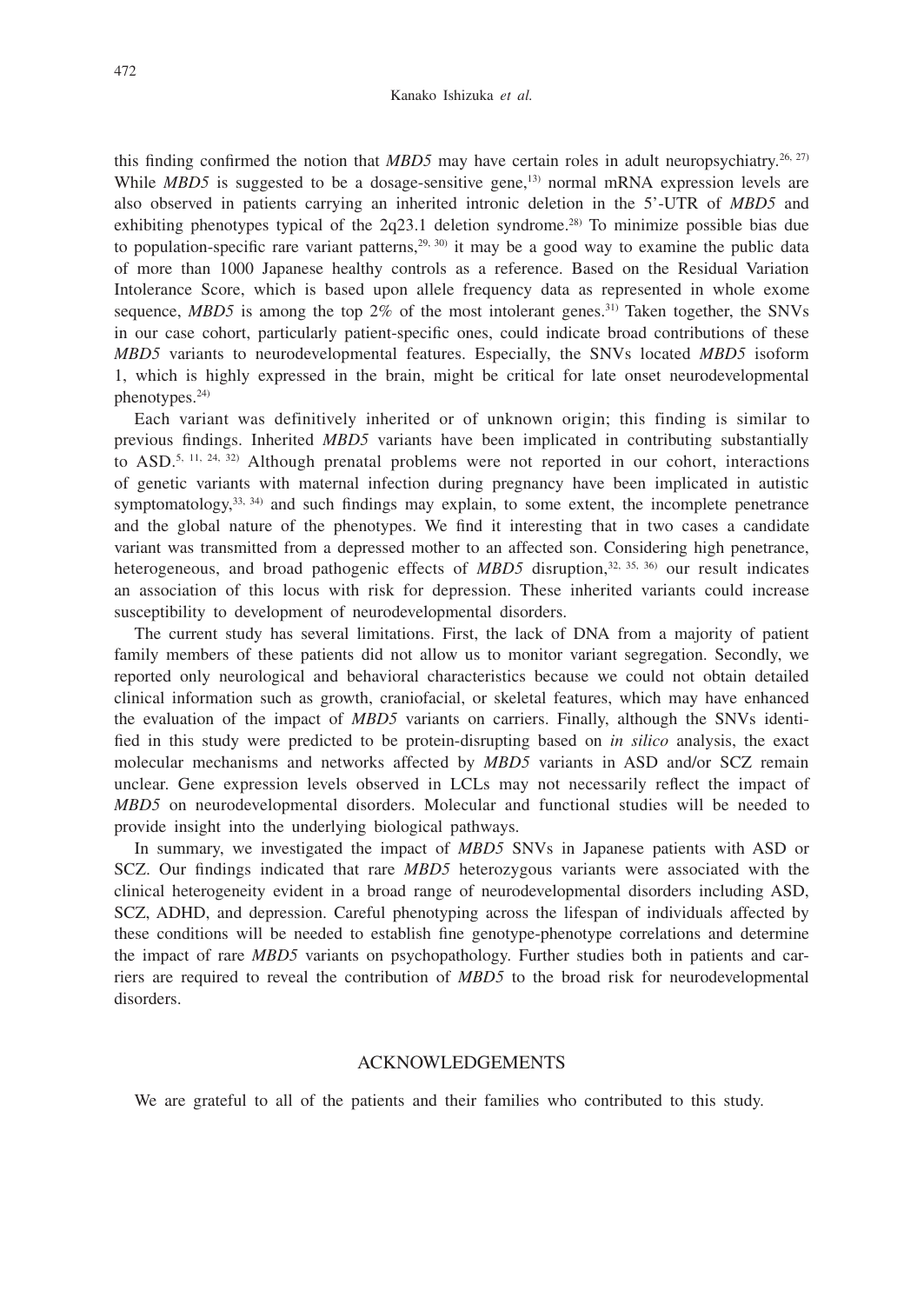## COMPETING INTERESTS

The authors have no conflicts of interest to declare.

## FUNDING

This work was supported by research grants from the Ministry of Education, Culture, Sports, Science and Technology of Japan; the Ministry of Health, Labour and Welfare of Japan; the Strategic Research Program for Brain Sciences from the Japan Agency for Medical Research and Development, AMED; the Brain Mapping by Integrated Neurotechnologies for Disease Studies (Brain/MINDS) program at AMED; the Innovative Areas "Glial Assembly: a new regulatory machinery of brain function and disorders" program; and the Innovative Areas "Comprehensive Brain Science Network program.

## **REFERENCES**

- 1) Rapoport J, Chavez A, Greenstein D, Addington A, Gogtay N. Autism spectrum disorders and childhoodonset schizophrenia: clinical and biological contributions to a relation revisited. *J Am Acad Child Adolesc Psychiatry*, 2009; 48: 10–18.
- 2) Sullivan PF, Daly MJ, O'Donovan M. Genetic architectures of psychiatric disorders: the emerging picture and its implications. *Nat Rev Genet*, 2012; 13: 537–551.
- 3) Sullivan PF, Magnusson C, Reichenberg A, Boman M, Dalman C, Davidson M, *et al.* Family history of schizophrenia and bipolar disorder as risk factors for autism. *Arch Gen Psychiatry*, 2012; 69: 1099–1103.
- 4) Cross-Disorder Group of the Psychiatric Genomics Consortium. Identification of risk loci with shared effects on five major psychiatric disorders: a genome-wide analysis. *The Lancet*, 2013; 381: 1371–1379.
- 5) Moreno-De-Luca A, Myers SM, Challman TD, Moreno-De-Luca DE, David WL, David H. Developmental brain dysfunction: revival and expansion of old concepts based on new genetic evidence. *Lancet Neurol*, 2013; 12: 406–414.
- 6) Hommer RE, Swedo SE. Schizophrenia and autism-related disorders. *Schizophr Bull*, 2015; 41: 313–314.
- 7) Gibson G. Rare and common variants: twenty arguments. *Nat Rev Genet*, 2011; 13: 135–145.
- 8) Mowry BJ, Gratten J. The emerging spectrum of allelic variation in schizophrenia: current evidence and strategies for the identification and functional characterization of common and rare variants. *Mol Psychiatry*, 2013; 18: 38–52.
- 9) Stein JL, Parikshak NN, Geschwind DH. Rare inherited variation in autism: beginning to see the forest and a few trees. *Neuron*, 2013; 77: 209–211.
- 10) Zuk O, Schaffner SF, Samocha K, Do R, Hechter E, Kathiresan S, *et al.* Searching for missing heritability: designing rare variant association studies. P*roc Natl Acad Sci U S A*, 2014; 111: E455–464.
- 11) Gonzalez-Mantilla AJ, Moreno-De-Luca A, Ledbetter DH, Martin CL. Cross-disorder method to identify novel candidate genes for developmental brain disorders. *JAMA Psychiatry*, 2016; 73: 275–283.
- 12) Laget S, Joulie M, Le Masson F, Sasai N, Christians E, Pradhan S, *et al.* The human proteins MBD5 and MBD6 associate with heterochromatin but they do not bind methylated DNA. *PLoS ONE*, 2010; 5: e11982.
- 13) Mullegama SV, Rosenfeld JA, Orellana C, van Bon BW, Halbach S, Repnikova EA, *et al.* Reciprocal deletion and duplication at 2q23.1 indicates a role for MBD5 in autism spectrum disorder. *Eur J Hum Genet*, 2014; 22: 57–63.
- 14) van Bon BW, Koolen DA, Brueton L, McMullan D, Lichtenbelt KD, Ades LC. The 2q23.1 microdeletion syndrome: clinical and behavioural phenotype. *Eur J Hum Genet*, 2010; 18: 163–170.
- 15) Talkowski ME, Mullegama SV, Rosenfeld JA, van Bon BW, Shen Y, Repnikova EA. Assessment of 2q23.1 microdeletion syndrome implicates MBD5 as a single causal locus of intellectual disability, epilepsy, and autism spectrum disorder. *Am J Hum Genet*, 2011; 89: 551–563.
- 16) Mullegama SV, Alaimo JT, Chen L, Elsea SH. Phenotypic and molecular convergence of 2q23.1 deletion syndrome with other neurodevelopmental syndromes associated with autism spectrum disorder. *Int J Mol Sci*, 2015; 16: 7627–7643.
- 17) Bonnet C, Ali Khan A, Bresso E, Vigouroux C, Beri M, Lejczak S. Extended spectrum of MBD5 mutations